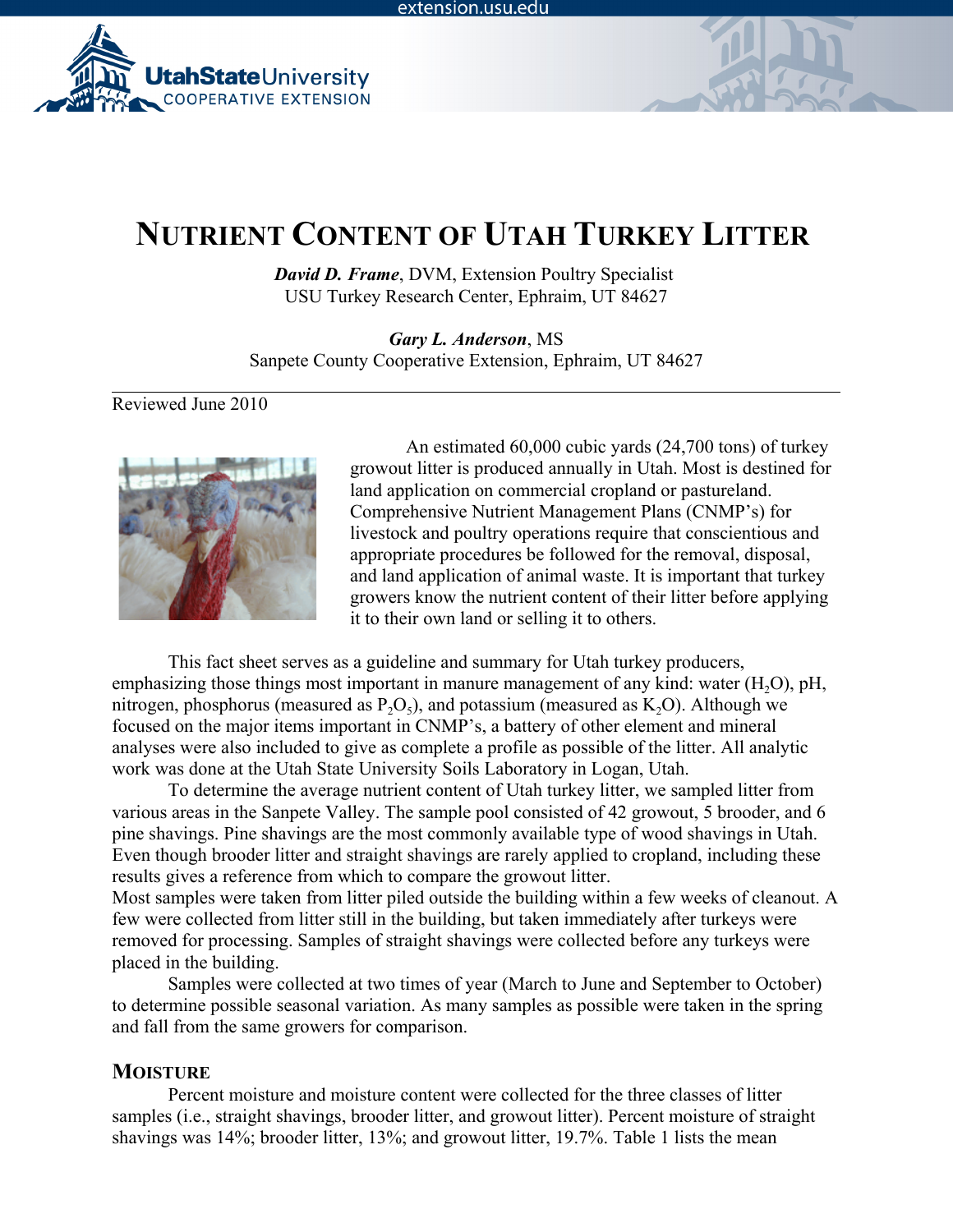("average") and upper and lower 95% confidence interval (CI) for the mean for percent moisture and lbs per ton moisture on an "as-is" basis (i.e., ready-to-spread).

|                 | Percent moisture,<br>dry matter basis |      |       | Lbs moisture per ton<br>$("as-is")$ |      |                    |
|-----------------|---------------------------------------|------|-------|-------------------------------------|------|--------------------|
| Sample type     | Lower                                 | Mean | Upper | Lower                               | Mean | Upper<br><b>CI</b> |
| <b>Shavings</b> | 12.3                                  | 14.0 | 15.7  | 246                                 | 280  | 314                |
| Brooder litter  | 4.0                                   | 13.0 | 22.0  | 75                                  | 259  | 443                |
| Growout litter  | 8.2                                   | 19.7 | 21 1  | 343                                 | 371  | 400                |

#### **Table 1. Moisture content of litter samples.**

# **PH**

The pH differed slightly between groups. There was a significant difference  $(p < 0.05)$  in pH between shavings and growout litter. Brooder samples ranged from a low of 6.2 to a high of 6.5. Growout samples ranged from 5.6 to 7.5. The mean and 95% CI for the three sample types are listed in Table 2.

| <b>SAMPLE TYPE</b>    | <b>LOWER CI</b> | <b>MEAN</b> | <b>UPPER CI</b> |  |
|-----------------------|-----------------|-------------|-----------------|--|
| <b>Shavings</b>       | 4.5             | 5.4         | 6.3             |  |
| <b>Brooder litter</b> | 62              | 64          | 6.6             |  |
| Growout litter        | 65              | ი ი         | 67              |  |

## **Table 2. Mean pH of litter samples.**

# **NITROGEN**

Uncontaminated shavings contain negligible amounts of nitrogen. Average nitrogen content in brooder litter was between 37 and 60 lbs per ton. Average nitrogen in ready-to-spread growout litter was between 64 and 73 lbs per ton. (See Table 3.) Nitrogen content did not significantly vary between spring and fall.

One interesting finding, illustrated in Figure 1, was that increasing the number of flocks grown on the litter showed no significant association with increased nitrogen yield  $(r = 0.08)$ . This is important to the producer because one cannot assume that a pile of growout litter having had only one flock grown on it is significantly less "hot" in nitrogen density than litter having had multiple flocks raised on it.

<sup>1</sup> The confidence interval (abbreviated as CI) is a good way to describe the likelihood of the average (the correct statistical term for this measurement is *mean*) of something, such as moisture, nitrogen, etc., falling within a range of values. The low and high 95% CI's simply indicate that there is a 95% chance that the "true" mean actually falls within this range.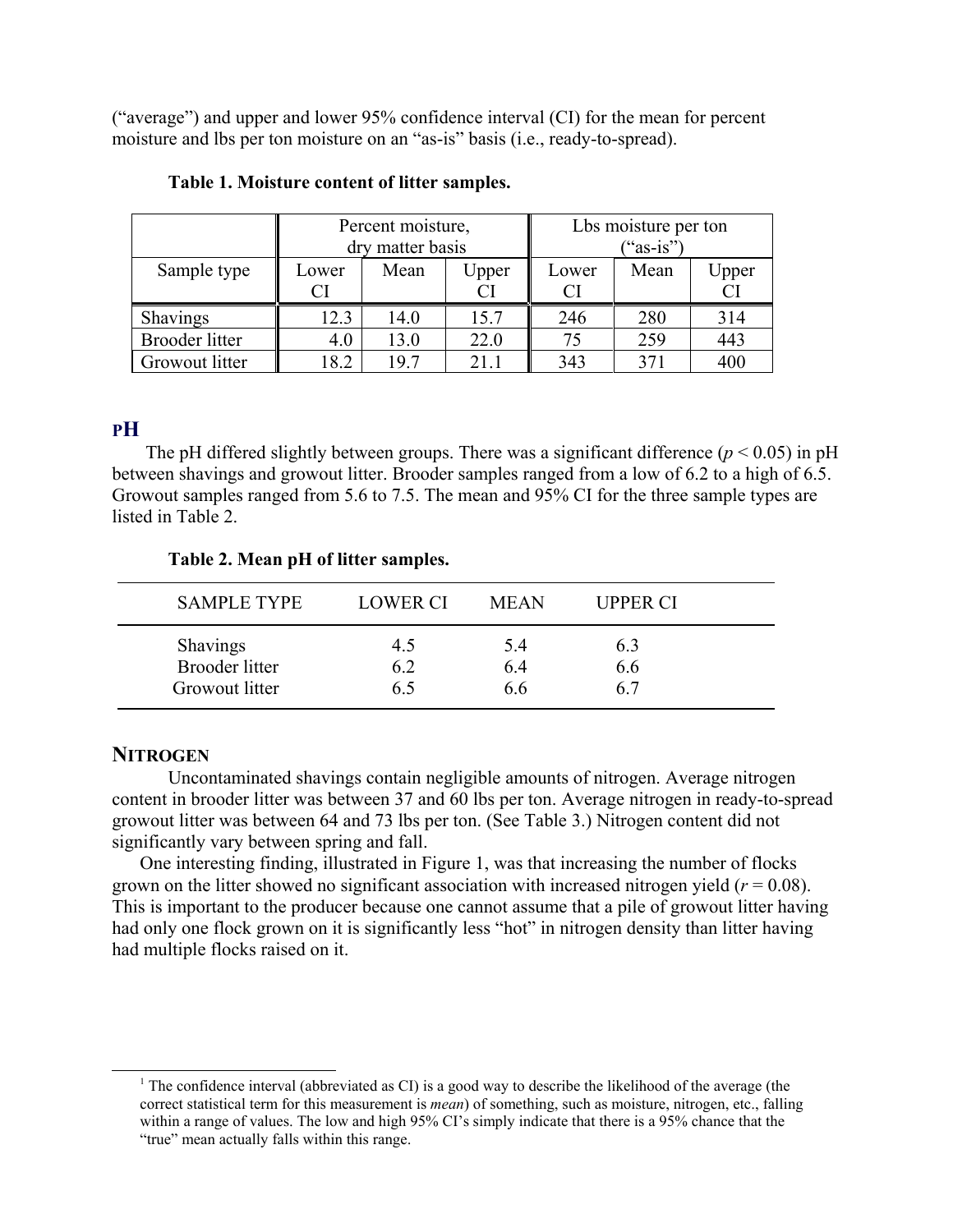

**Figure 1. Regression line for the mean and 95% CI for lbs nitrogen per ton litter compared with number of flocks that had been raised on the growout litter.**

## **PHOSPHORUS**

Phosphorus content varied less than nitrogen, and is reported as the yield of inorganic phosphate (P<sub>2</sub>O<sub>5</sub>). Shavings contained negligible amounts of P<sub>2</sub>O<sub>5</sub>. Average P<sub>2</sub>O<sub>5</sub> content in brooder litter was between 23 and 43 lbs per ton. Average ready-to-spread growout  $P_2O_5$  was between 67 and 75 lbs per ton litter. (See Table 3.)

#### **OTHER MINERALS/ELEMENTS**

No significant differences or correlations were found for potassium  $(K_2O)$ , calcium, magnesium, sodium, sulfur, boron, zinc, copper, iron, or manganese when comparing these elements seasonally or to number of flocks raised on the litter. (See Table 3.)

## **TYPICAL LOAD OF READY-TO-SPREAD UTAH TURKEY LITTER**

In summary, each ton of average Utah turkey litter contains the following lbs of minerals and trace elements:

|                                                         | 01  |
|---------------------------------------------------------|-----|
| Calcium                                                 | 50  |
| Copper                                                  | 0.6 |
| $\text{Iron} \dots \dots \dots \dots \dots \dots \dots$ | 18  |
| Magnesium                                               | 10  |
| Manganese                                               | 0.5 |
| Nitrogen<br>.                                           | 68  |

| Phosphorus $(P_2O_5)$ | 71  |
|-----------------------|-----|
| Potassium $(K_2O)$    | 36  |
| Sodium                | 5   |
|                       | 6.5 |
| Water                 | 371 |
|                       | 06  |

## **SUMMARY**

This fact sheet reports the mean and 95% CI of Utah turkey growout litter nutrient content. The sample pool is large enough to demonstrate that the concentration of the most influential elements and minerals can be safely estimated within a certain range of values. These values may be beneficially used by regulatory organizations, such as the Natural Resources Conservation Service, to assist growers in managing their CNMP's. Number and frequency of manure samples may be reduced because of the relative consistency in nutrient content from one